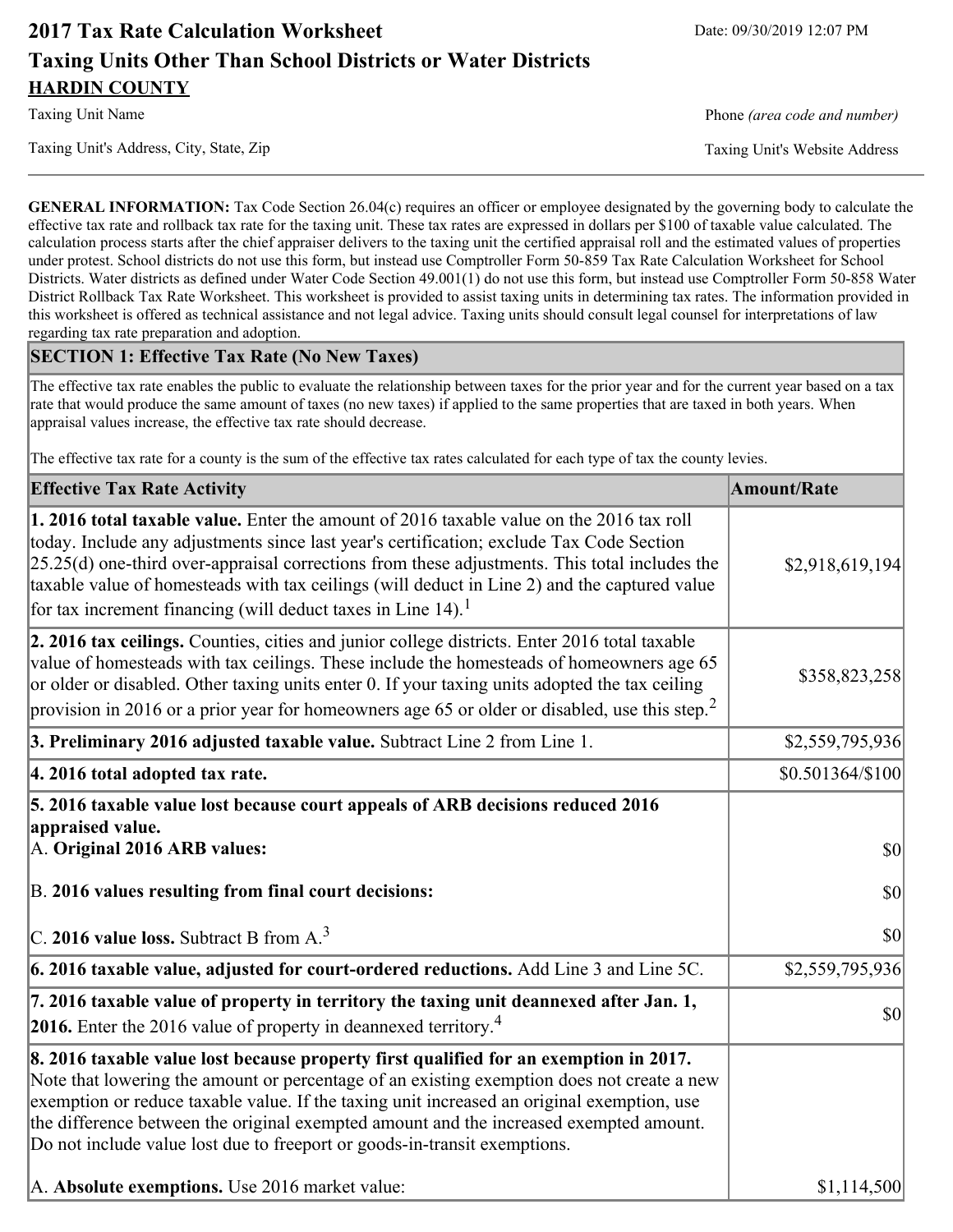| B. Partial exemptions. 2017 exemption amount or 2017 percentage exemption times 2016<br>value:                                                                                                                                                                                                                                                                                                                        | \$25,641,280    |
|-----------------------------------------------------------------------------------------------------------------------------------------------------------------------------------------------------------------------------------------------------------------------------------------------------------------------------------------------------------------------------------------------------------------------|-----------------|
| C. Value loss. Add A and $B^5$ .                                                                                                                                                                                                                                                                                                                                                                                      | \$26,755,780    |
| 9. 2016 taxable value lost because property first qualified for agricultural appraisal (1-<br>d or 1-d-1), timber appraisal, recreational/scenic appraisal or public access airport<br>special appraisal in 2017. Use only properties that qualified in 2017 for the first time; do<br>not use properties that qualified in 2016.                                                                                     |                 |
| A. 2016 market value:                                                                                                                                                                                                                                                                                                                                                                                                 | \$0             |
| B. 2017 productivity or special appraised value:                                                                                                                                                                                                                                                                                                                                                                      | \$0             |
| C. Value loss. Subtract B from $A6$                                                                                                                                                                                                                                                                                                                                                                                   | \$0             |
| 10. Total adjustments for lost value. Add lines 7, 8C and 9C.                                                                                                                                                                                                                                                                                                                                                         | \$26,755,780    |
| 11. 2016 adjusted taxable value. Subtract Line 10 from Line 6.                                                                                                                                                                                                                                                                                                                                                        | \$2,533,040,156 |
| 12. Adjusted 2016 taxes. Multiply Line 4 by Line 11 and divide by \$100.                                                                                                                                                                                                                                                                                                                                              | \$12,699,751    |
| 13. Taxes refunded for years preceding tax year 2016. Enter the amount of taxes refunded<br>by the taxing unit for tax years preceding tax year 2016. Types of refunds include court<br>decisions, Tax Code Section 25.25(b) and (c) corrections and Tax Code Section 31.11<br>payment errors. Do not include refunds for tax year 2016. This line applies only to tax years<br>preceding tax year 2016. <sup>7</sup> | \$23,223        |
| 14. Taxes in tax increment financing (TIF) for tax year 2016. Enter the amount of taxes<br>paid into the tax increment fund for a reinvestment zone as agreed by the taxing unit. If the<br>taxing unit has no 2017 captured appraised value in Line 16D, enter $0.8$                                                                                                                                                 | \$0             |
| 15. Adjusted 2016 taxes with refunds and TIF adjustment. Add Lines 12 and 13, subtract<br>Line $149$                                                                                                                                                                                                                                                                                                                  | \$12,722,974    |
| 16. Total 2017 taxable value on the 2017 certified appraisal roll today. This value<br>includes only certified values and includes the total taxable value of homesteads with tax<br>ceilings (will deduct in Line 18). These homesteads include homeowners age 65 or older or<br>disabled. <sup>10</sup>                                                                                                             |                 |
| A. Certified values:                                                                                                                                                                                                                                                                                                                                                                                                  | \$3,030,485,697 |
| B. Counties: Include railroad rolling stock values certified by the Comptroller's office:                                                                                                                                                                                                                                                                                                                             | \$14,830,722    |
| C. Pollution control and energy storage system exemption: Deduct the value of property<br>exempted for the current tax year for the first time as pollution control or energy storage<br>system property:                                                                                                                                                                                                             | \$0             |
| D. Tax increment financing: Deduct the 2017 captured appraised value of property taxable<br>by a taxing unit in a tax increment financing zone for which the 2017 taxes will be deposited<br>into the tax increment fund. Do not include any new property value that will be included in<br>Line 21 below.                                                                                                            | \$0             |
| <b>E. Total 2017 value.</b> Add A and B, then subtract C and D.                                                                                                                                                                                                                                                                                                                                                       | \$3,045,316,419 |
| $ 17.$ Total value of properties under protest or not included on certified appraisal roll. $^{12}$                                                                                                                                                                                                                                                                                                                   |                 |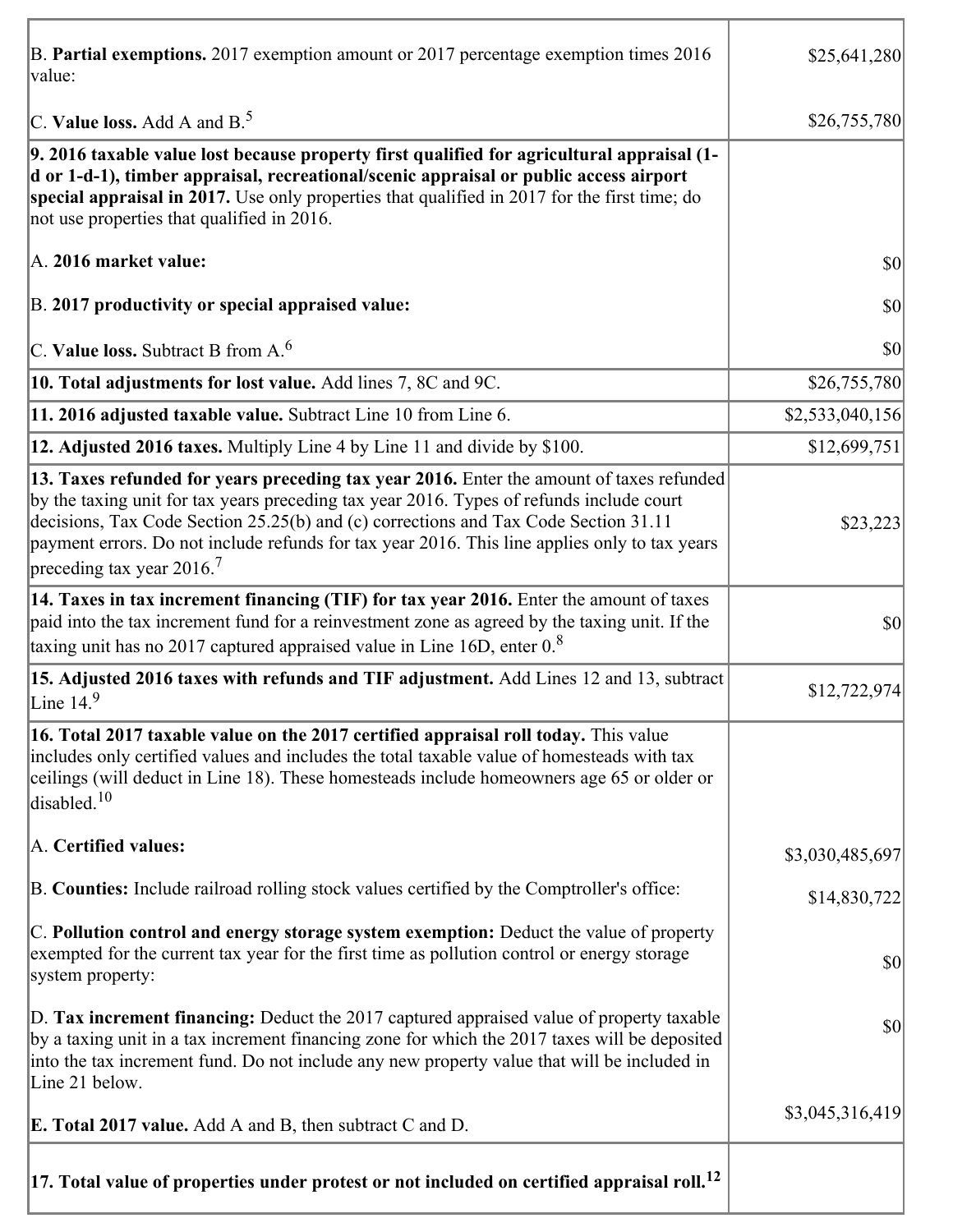| A. 2017 taxable value of properties under protest. The chief appraiser certifies a list of<br>properties still under ARB protest. The list shows the appraisal district's value and the<br>taxpayer's claimed value, if any, or an estimate of the value if the taxpayer wins. For each of<br>the properties under protest, use the lowest of these values. Enter the total value. <sup>13</sup>                                                                                                                                                                                                                                                                                                                         | \$4,656,890      |
|--------------------------------------------------------------------------------------------------------------------------------------------------------------------------------------------------------------------------------------------------------------------------------------------------------------------------------------------------------------------------------------------------------------------------------------------------------------------------------------------------------------------------------------------------------------------------------------------------------------------------------------------------------------------------------------------------------------------------|------------------|
| B. 2017 value of properties not under protest or included on certified appraisal roll.<br>The chief appraiser gives taxing units a list of those taxable properties that the chief<br>appraiser knows about, but are not included in the appraisal roll certification. These<br>properties also are not on the list of properties that are still under protest. On this list of<br>properties, the chief appraiser includes the market value, appraised value and exemptions for<br>the preceding year and a reasonable estimate of the market value, appraised value and<br>exemptions for the current year. Use the lower market, appraised or taxable value (as<br>appropriate). Enter the total value. <sup>14</sup> | $ 10\rangle$     |
| C. Total value under protest or not certified: Add A and B.                                                                                                                                                                                                                                                                                                                                                                                                                                                                                                                                                                                                                                                              | \$4,656,890      |
| 18. 2017 tax ceilings. Counties, cities and junior colleges enter 2017 total taxable value of<br>homesteads with tax ceilings. These include the homesteads of homeowners age 65 or older<br>or disabled. Other taxing units enter 0. If your taxing units adopted the tax ceiling provision<br>in 2016 or a prior year for homeowners age 65 or older or disabled, use this step. <sup>15</sup>                                                                                                                                                                                                                                                                                                                         | \$373,133,124    |
| 19. 2017 total taxable value. Add Lines 16E and 17C. Subtract Line 18.                                                                                                                                                                                                                                                                                                                                                                                                                                                                                                                                                                                                                                                   | \$2,676,840,185  |
| 20. Total 2017 taxable value of properties in territory annexed after Jan. 1, 2016.<br>Include both real and personal property. Enter the 2017 value of property in territory<br>$\frac{16}{2}$                                                                                                                                                                                                                                                                                                                                                                                                                                                                                                                          | 30               |
| 21. Total 2017 taxable value of new improvements and new personal property located<br>in new improvements. New means the item was not on the appraisal roll in 2016. An<br>improvement is a building, structure, fixture or fence erected on or affixed to land. New<br>additions to existing improvements may be included if the appraised value can be<br>determined. New personal property in a new improvement must have been brought into the<br>taxing unit after Jan. 1, 2016, and be located in a new improvement. New improvements do<br>include property on which a tax abatement agreement has expired for $2017$ . <sup>17</sup>                                                                             | \$52,653,656     |
| 22. Total adjustments to the 2017 taxable value. Add Lines 20 and 21.                                                                                                                                                                                                                                                                                                                                                                                                                                                                                                                                                                                                                                                    | \$52,653,656     |
| 23. 2017 adjusted taxable value. Subtract Line 22 from Line 19.                                                                                                                                                                                                                                                                                                                                                                                                                                                                                                                                                                                                                                                          | \$2,624,186,529  |
| 24. 2017 effective tax rate. Divide Line 15 by Line 23 and multiply by $$100$ . <sup>18</sup>                                                                                                                                                                                                                                                                                                                                                                                                                                                                                                                                                                                                                            | \$0.484834/\$100 |
| 25. COUNTIES ONLY. Add together the effective tax rates for each type of tax the county<br>levies. The total is the 2017 county effective tax rate. <sup>19</sup>                                                                                                                                                                                                                                                                                                                                                                                                                                                                                                                                                        | \$0.557202/\$100 |

ĭ

| <sup>1</sup> Tex. Tax Code Section $26.012(14)$ | $9$ Tex. Tax Code Section 26.012(13)                 |
|-------------------------------------------------|------------------------------------------------------|
| <sup>2</sup> Tex. Tax Code Section $26.012(14)$ | ${}^{10}$ Tex. Tax Code Section 26.012               |
| $3$ Tex. Tax Code Section 26.012(13)            | <sup>11</sup> Tex. Tax Code Section $26.03(c)$       |
| <sup>4</sup> Tex. Tax Code Section $26.012(15)$ | <sup>12</sup> Tex. Tax Code Section 26.01(c) and (d) |
| $5$ Tex. Tax Code Section 26.012(15)            | <sup>13</sup> Tex. Tax Code Section $26.01(c)$       |
| ${}^{6}$ Tex. Tax Code Section 26.012(15)       | <sup>14</sup> Tex. Tax Code Section $26.01(d)$       |
| $7$ Tex. Tax Code Section 26.012(13)            | <sup>15</sup> Tex. Tax Code Section $26.012(6)$      |
|                                                 |                                                      |

I

 ${}^{8}$ Tex. Tax Code Section 26.03(c)  ${}^{16}$ Tex. Tax Code Section 26.012(17)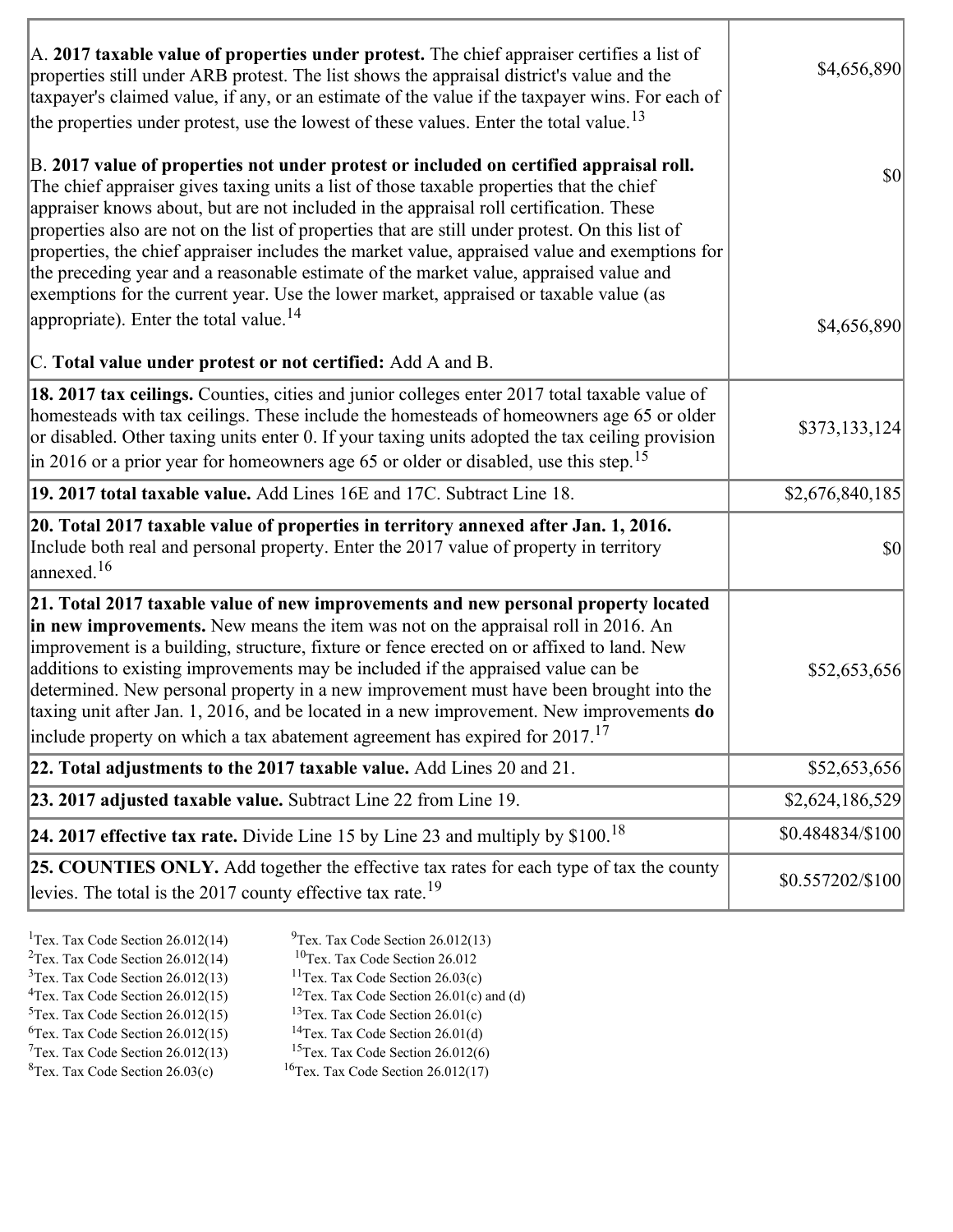## **SECTION 2: Rollback Tax Rate**

The rollback tax rate is split into two separate rates:

- 1. **Maintenance and Operations (M&O):** The M&O portion is the tax rate that is needed to raise the same amount of taxes that the taxing unit levied in the prior year plus eight percent. This rate accounts for such things as salaries, utilities and day-to-day operations.
- 2. **Debt:** The debt tax rate includes the debt service necessary to pay the taxing unit's debt payments in the coming year. This rate accounts for principal and interest on bonds and other debt secured by property tax revenue.

The rollback tax rate for a county is the sum of the rollback tax rates calculated for each type of tax the county levies. In most cases the rollback tax rate exceeds the effective tax rate, but occasionally decreases in a taxing unit's debt service will cause the effective tax rate to be higher than the rollback tax rate.

| <b>Rollback Tax Rate Activity</b>                                                                                                                                                                                                                                                                                                                                                                                                                                                                                                                                                                                                                                       | <b>Amount/Rate</b> |
|-------------------------------------------------------------------------------------------------------------------------------------------------------------------------------------------------------------------------------------------------------------------------------------------------------------------------------------------------------------------------------------------------------------------------------------------------------------------------------------------------------------------------------------------------------------------------------------------------------------------------------------------------------------------------|--------------------|
| 26. 2016 maintenance and operations ( $M&O$ ) tax rate.                                                                                                                                                                                                                                                                                                                                                                                                                                                                                                                                                                                                                 | \$0.489750/\$100   |
| 27. 2016 adjusted taxable value. Enter the amount from Line 11.                                                                                                                                                                                                                                                                                                                                                                                                                                                                                                                                                                                                         | \$2,533,040,156    |
| 28. 2016 M&O taxes.                                                                                                                                                                                                                                                                                                                                                                                                                                                                                                                                                                                                                                                     |                    |
| A. Multiply Line 26 by Line 27 and divide by \$100.                                                                                                                                                                                                                                                                                                                                                                                                                                                                                                                                                                                                                     | \$12,405,564       |
| B. Cities, counties and hospital districts with additional sales tax: Amount of additional<br>sales tax collected and spent on M&O expenses in 2016. Enter amount from full year's sales<br>tax revenue spent for M&O in 2016 fiscal year, if any. Other taxing units enter 0. Counties<br>exclude any amount that was spent for economic development grants from the amount of<br>sales tax spent.                                                                                                                                                                                                                                                                     | <b>\$0</b>         |
| C. Counties: Enter the amount for the state criminal justice mandate. If second or later year,<br>the amount is for increased cost above last year's amount. Other taxing units enter 0.                                                                                                                                                                                                                                                                                                                                                                                                                                                                                | $ 10\rangle$       |
| D. Transferring function: If discontinuing all of a department, function or activity and<br>transferring it to another taxing unit by written contract, enter the amount spent by the taxing<br>unit discontinuing the function in the 12 months preceding the month of this calculation. If<br>the taxing unit did not operate this function for this 12-month period, use the amount spent<br>in the last full fiscal year in which the taxing unit operated the function. The taxing unit<br>discontinuing the function will subtract this amount in H below. The taxing unit receiving<br>the function will add this amount in H below. Other taxing units enter 0. | $ 10\rangle$       |
| E. Taxes refunded for years preceding tax year 2016: Enter the amount of M&O taxes<br>refunded in the preceding year for taxes before that year. Types of refunds include court<br>decisions, Tax Code Section 25.25(b) and (c) corrections and Section 31.11 payment errors.<br>Do not include refunds for tax year 2016. This line applies only to tax years preceding tax<br> year 2016.                                                                                                                                                                                                                                                                             | \$22,686           |
| F. Enhanced indigent health care expenditures: Enter the increased amount for the<br>current year's enhanced indigent health care expenditures above the preceding tax year's<br>enhanced indigent health care expenditures, less any state assistance.                                                                                                                                                                                                                                                                                                                                                                                                                 | <b>\$0</b>         |
| G. Taxes in TIF: Enter the amount of taxes paid into the tax increment fund for a<br>reinvestment zone as agreed by the taxing unit. If the taxing unit has no 2017 captured<br>appraised value in Line 16D, enter 0.                                                                                                                                                                                                                                                                                                                                                                                                                                                   | $ 10\rangle$       |
| H. Adjusted M&O Taxes. Add A, B, C, E and F. For taxing unit with D, subtract if<br>discontinuing function and add if receiving function. Subtract G.                                                                                                                                                                                                                                                                                                                                                                                                                                                                                                                   | \$12,428,250       |
| 29. 2017 adjusted taxable value. Enter Line 23 from the Effective Tax Rate Worksheet.                                                                                                                                                                                                                                                                                                                                                                                                                                                                                                                                                                                   | \$2,624,186,529    |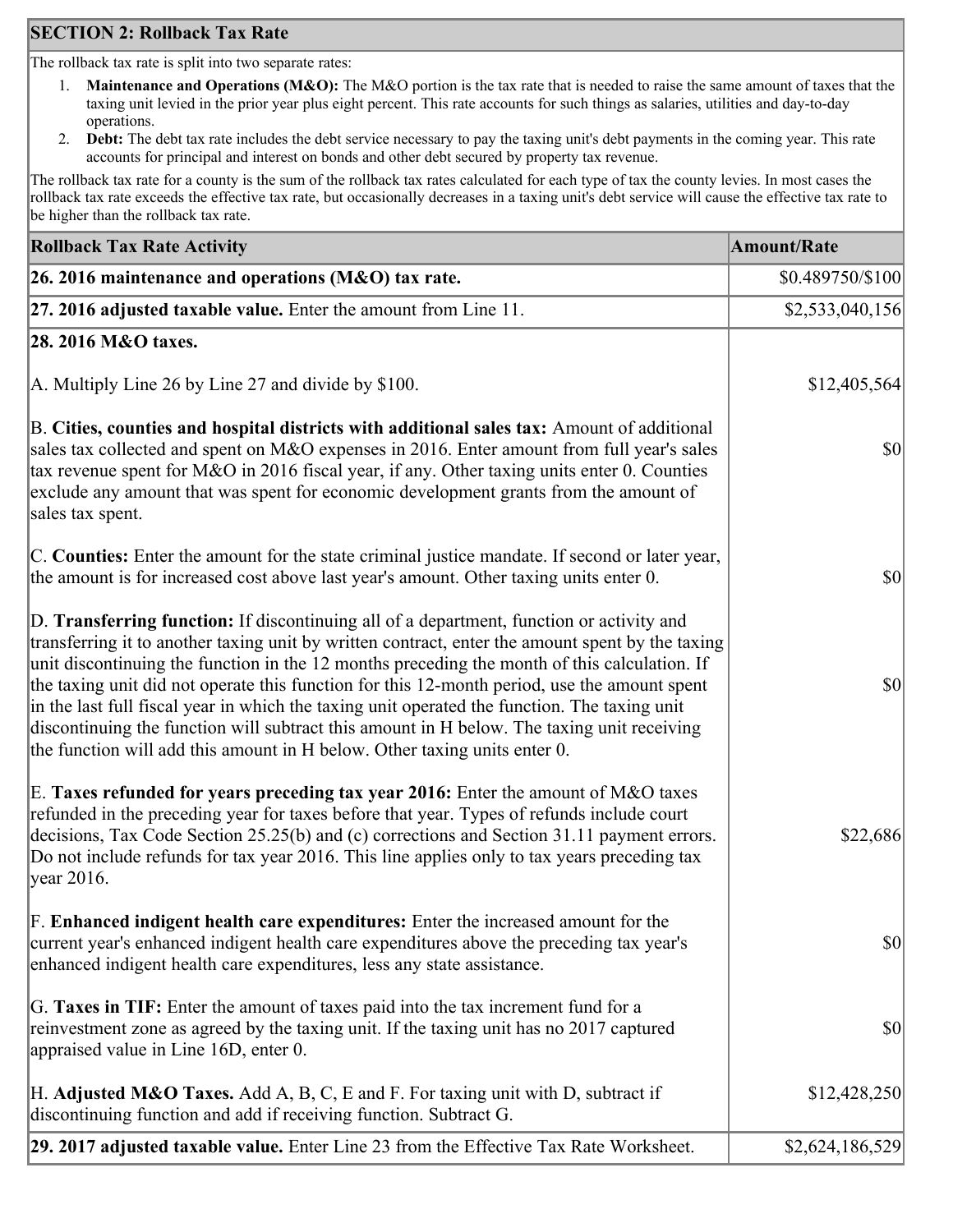| 30. 2017 effective maintenance and operations rate. Divide Line 28H by Line 29 and<br>multiply by \$100.                                                                                                                                                                                                                                                                                      | \$0.473604/\$100              |
|-----------------------------------------------------------------------------------------------------------------------------------------------------------------------------------------------------------------------------------------------------------------------------------------------------------------------------------------------------------------------------------------------|-------------------------------|
| $31.2017$ rollback maintenance and operation rate. Multiply Line 30 by 1.08.                                                                                                                                                                                                                                                                                                                  | \$0.511492/\$100              |
| 32. Total 2017 debt to be paid with property taxes and additional sales tax revenue.<br>Debt means the interest and principal that will be paid on debts that:<br>$(1)$ are paid by property taxes,<br>$(2)$ are secured by property taxes,<br>$(3)$ are scheduled for payment over a period longer than one year and<br>$(4)$ are not classified in the taxing unit's budget as M&O expenses |                               |
| A. Debt also includes contractual payments to other taxing units that have incurred debts on<br>behalf of this taxing unit, if those debts meet the four conditions above. Include only<br>amounts that will be paid from property tax revenue. Do not include appraisal district budget<br>payments. Enter debt amount.                                                                      | \$332,022                     |
| B. Subtract <b>unencumbered fund amount</b> used to reduce total debt.                                                                                                                                                                                                                                                                                                                        | \$0                           |
| C. Subtract amount paid from other resources.                                                                                                                                                                                                                                                                                                                                                 |                               |
| D. Adjusted debt. Subtract B and C from A.                                                                                                                                                                                                                                                                                                                                                    | \$0                           |
|                                                                                                                                                                                                                                                                                                                                                                                               | \$332,022                     |
| 33. Certified 2016 excess debt collections. Enter the amount certified by the collector.                                                                                                                                                                                                                                                                                                      | \$0                           |
| 34. Adjusted 2017 debt. Subtract Line 33 from Line 32D.                                                                                                                                                                                                                                                                                                                                       | \$332,022                     |
| 35. Certified 2017 anticipated collection rate. Enter the rate certified by the collector. If<br>the rate is 100 percent or greater, enter 100 percent.                                                                                                                                                                                                                                       | 100.00%                       |
| 36. 2017 debt adjusted for collections. Divide Line 34 by Line 35                                                                                                                                                                                                                                                                                                                             | \$332,022                     |
| 37. 2017 total taxable value. Enter the amount on Line 19.                                                                                                                                                                                                                                                                                                                                    | \$2,676,840,185               |
| <b>38. 2017 debt tax rate.</b> Divide Line 36 by Line 37 and multiply by \$100.                                                                                                                                                                                                                                                                                                               | \$0.012403/\$100              |
| 39. 2017 rollback tax rate. Add Lines 31 and 38.                                                                                                                                                                                                                                                                                                                                              | \$0.523895/\$100              |
| 40. COUNTIES ONLY. Add together the rollback tax rates for each type of tax the county<br>levies. The total is the 2017 county rollback tax rate.                                                                                                                                                                                                                                             | $$0.602052\allowbreak/\$100]$ |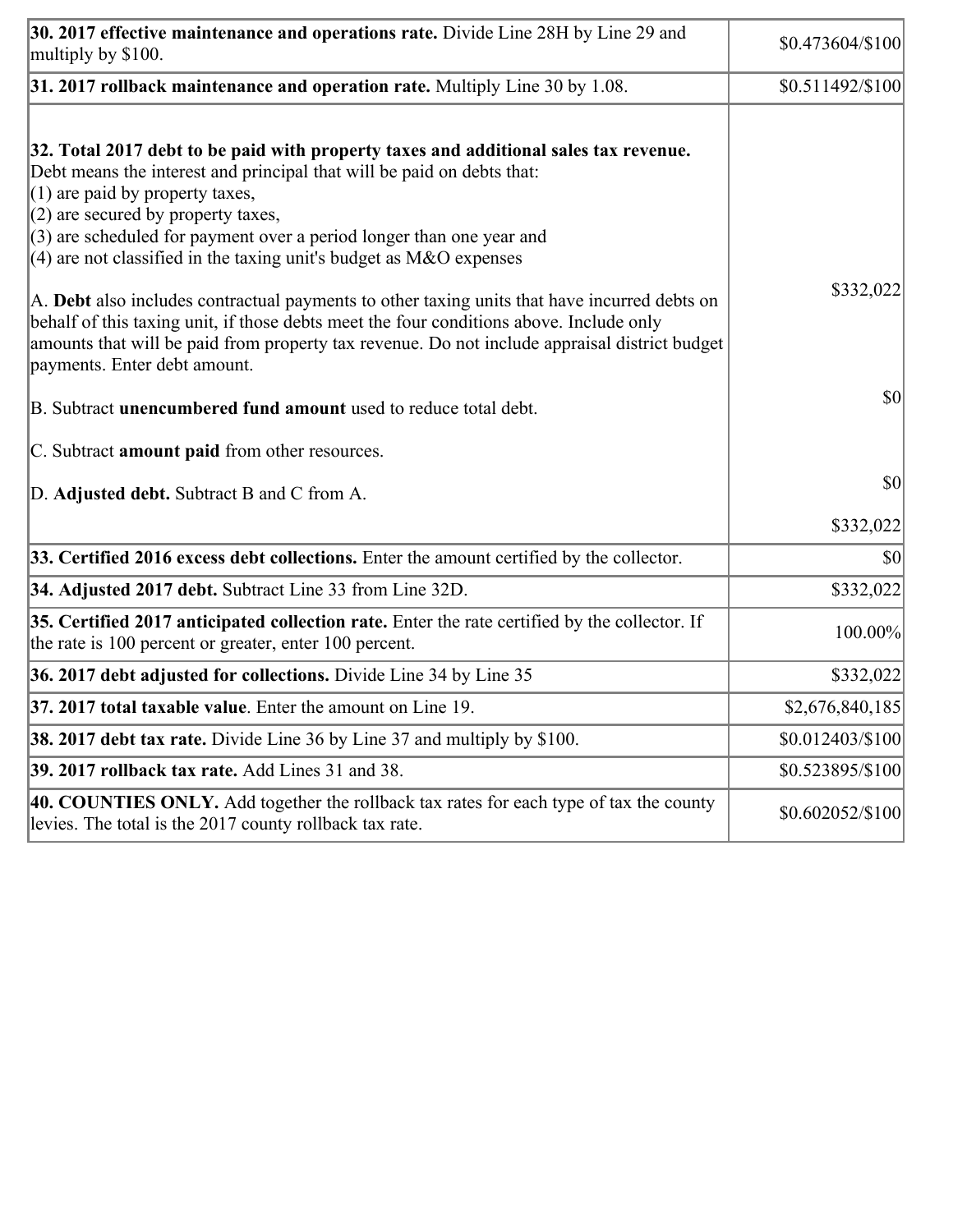# **2017 Tax Rate Calculation Worksheet** Date: 09/30/2019 12:07 PM **Taxing Units Other Than School Districts or Water Districts HARDIN COUNTY**

Taxing Unit's Address, City, State, Zip Taxing Unit's Website Address

Taxing Unit Name **Phone** *(area code and number)* Phone *(area code and number)* 

**GENERAL INFORMATION:** Tax Code Section 26.04(c) requires an officer or employee designated by the governing body to calculate the effective tax rate and rollback tax rate for the taxing unit. These tax rates are expressed in dollars per \$100 of taxable value calculated. The calculation process starts after the chief appraiser delivers to the taxing unit the certified appraisal roll and the estimated values of properties under protest. School districts do not use this form, but instead use Comptroller Form 50-859 Tax Rate Calculation Worksheet for School Districts. Water districts as defined under Water Code Section 49.001(1) do not use this form, but instead use Comptroller Form 50-858 Water District Rollback Tax Rate Worksheet. This worksheet is provided to assist taxing units in determining tax rates. The information provided in this worksheet is offered as technical assistance and not legal advice. Taxing units should consult legal counsel for interpretations of law regarding tax rate preparation and adoption.

**\_\_\_\_\_\_\_\_\_\_\_\_\_\_\_\_\_\_\_\_\_\_\_\_\_\_\_\_\_\_\_\_\_\_** \_\_\_\_\_\_\_\_\_\_\_\_\_\_\_\_\_\_\_\_\_\_\_\_\_

### **SECTION 1: Effective Tax Rate (No New Taxes) (Special Road & Bridge Fund)**

The effective tax rate enables the public to evaluate the relationship between taxes for the prior year and for the current year based on a tax rate that would produce the same amount of taxes (no new taxes) if applied to the same properties that are taxed in both years. When appraisal values increase, the effective tax rate should decrease.

The effective tax rate for a county is the sum of the effective tax rates calculated for each type of tax the county levies.

| <b>Effective Tax Rate Activity</b>                                                                                                                                                                                                                                                                                                                                                                                                                              | <b>Amount/Rate</b>                  |
|-----------------------------------------------------------------------------------------------------------------------------------------------------------------------------------------------------------------------------------------------------------------------------------------------------------------------------------------------------------------------------------------------------------------------------------------------------------------|-------------------------------------|
| 1. 2016 total taxable value. Enter the amount of 2016 taxable value on the 2016 tax roll<br>today. Include any adjustments since last year's certification; exclude Tax Code Section<br>$[25.25(d)$ one-third over-appraisal corrections from these adjustments. This total includes the<br>taxable value of homesteads with tax ceilings (will deduct in Line 2) and the captured value<br>for tax increment financing (will deduct taxes in Line 14). $^{20}$ | \$2,918,619,194                     |
| 2. 2016 tax ceilings. Counties, cities and junior college districts. Enter 2016 total taxable<br>value of homesteads with tax ceilings. These include the homesteads of homeowners age 65<br>or older or disabled. Other taxing units enter 0. If your taxing units adopted the tax ceiling<br>provision in 2016 or a prior year for homeowners age 65 or older or disabled, use this step. <sup>2</sup>                                                        | \$358,823,258                       |
| 3. Preliminary 2016 adjusted taxable value. Subtract Line 2 from Line 1.                                                                                                                                                                                                                                                                                                                                                                                        | \$2,559,795,936                     |
| 4. 2016 total adopted tax rate.                                                                                                                                                                                                                                                                                                                                                                                                                                 | \$0.074836/\$100                    |
| 5. 2016 taxable value lost because court appeals of ARB decisions reduced 2016<br>appraised value.<br>A. Original 2016 ARB Values:                                                                                                                                                                                                                                                                                                                              | $ 10\rangle$                        |
| B. 2016 values resulting from final court decisions:                                                                                                                                                                                                                                                                                                                                                                                                            | $ 10\rangle$                        |
| C. 2016 value loss. Subtract B from $A3$                                                                                                                                                                                                                                                                                                                                                                                                                        | 30                                  |
| $\vert$ 6. 2016 taxable value, adjusted for court-ordered reductions. Add Line 3 and Line 5C.                                                                                                                                                                                                                                                                                                                                                                   | \$2,559,795,936                     |
| 7. 2016 taxable value of property in territory the taxing unit deannexed after Jan. 1,<br><b>2016.</b> Enter the 2016 value of property in deannexed territory. <sup>4</sup>                                                                                                                                                                                                                                                                                    | $\vert \mathbf{S} \mathbf{O} \vert$ |
| 8. 2016 taxable value lost because property first qualified for an exemption in 2017.<br>Note that lowering the amount or percentage of an existing exemption does not create a new<br>exemption or reduce taxable value. If the taxing unit increased an original exemption, use<br>the difference between the original exempted amount and the increased exempted amount.<br>Do not include value lost due to freeport or goods-in-transit exemptions.        |                                     |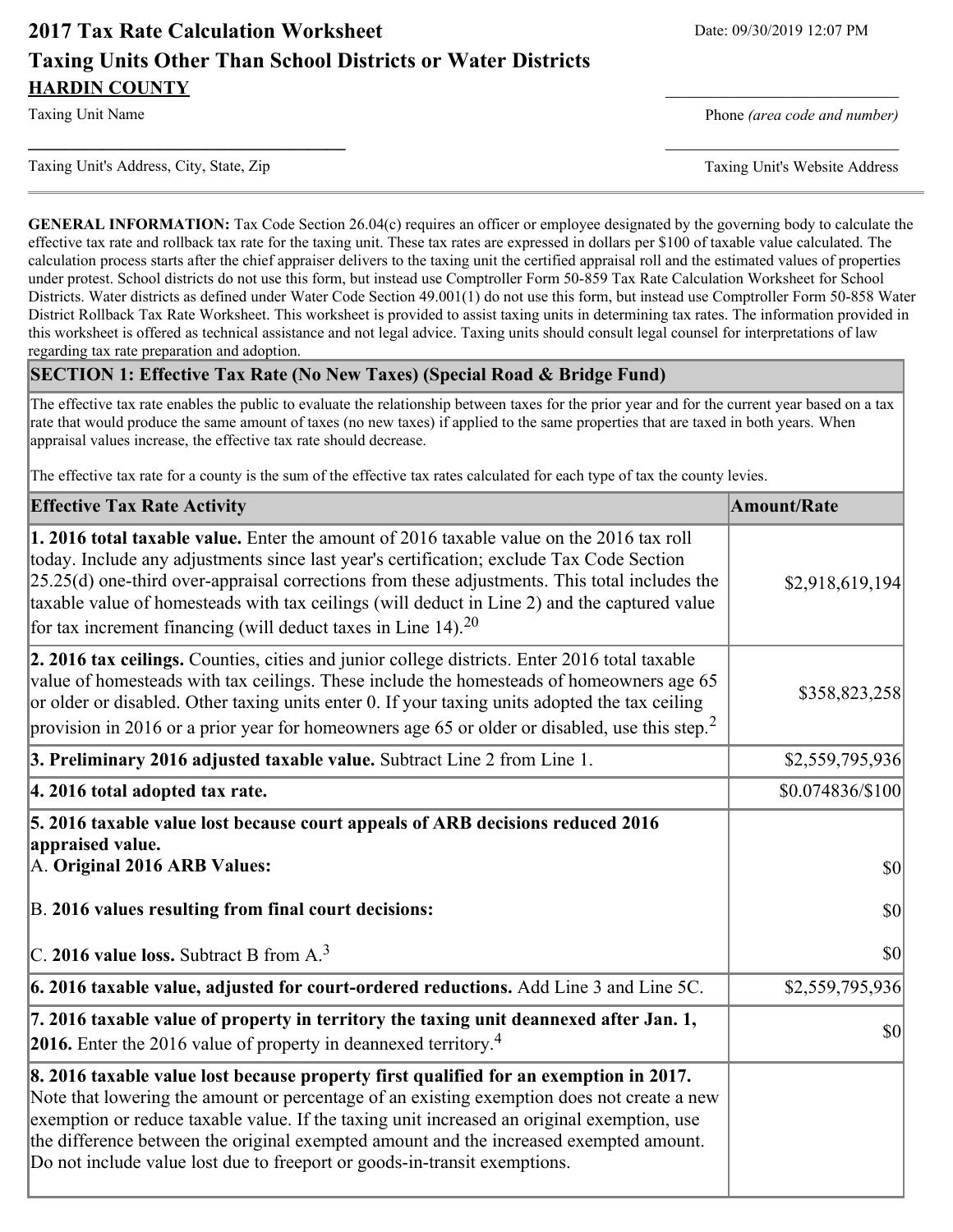| A. Absolute exemptions. Use 2016 market value:                                                                                                                                                                                                                                                                                                                                                           | \$1,114,500     |
|----------------------------------------------------------------------------------------------------------------------------------------------------------------------------------------------------------------------------------------------------------------------------------------------------------------------------------------------------------------------------------------------------------|-----------------|
| B. Partial exemptions. 2017 exemption amount or 2017 percentage exemption times 2016<br>value:                                                                                                                                                                                                                                                                                                           | \$25,641,280    |
| C. Value loss. Add A and $B^5$ .                                                                                                                                                                                                                                                                                                                                                                         | \$26,755,780    |
| 9. 2016 taxable value lost because property first qualified for agricultural appraisal (1-<br>d or 1-d-1), timber appraisal, recreational/scenic appraisal or public access airport<br>special appraisal in 2017. Use only properties that qualified in 2017 for the first time; do<br>not use properties that qualified in 2016.                                                                        |                 |
| A. 2016 market value:                                                                                                                                                                                                                                                                                                                                                                                    | \$0             |
| B. 2017 productivity or special appraised value:                                                                                                                                                                                                                                                                                                                                                         | \$0             |
| C. Value loss. Subtract B from $A6$                                                                                                                                                                                                                                                                                                                                                                      | \$0             |
| 10. Total adjustments for lost value. Add lines 7, 8C and 9C.                                                                                                                                                                                                                                                                                                                                            | \$26,755,780    |
| 11. 2016 adjusted taxable value. Subtract Line 10 from Line 6.                                                                                                                                                                                                                                                                                                                                           | \$2,533,040,156 |
| 12. Adjusted 2016 taxes. Multiply Line 4 by Line 11 and divide by \$100.                                                                                                                                                                                                                                                                                                                                 | \$1,895,625     |
| 13. Taxes refunded for years preceding tax year 2016. Enter the amount of taxes refunded<br>by the taxing unit for tax years preceding tax year 2016. Types of refunds include court<br>decisions, Tax Code Section 25.25(b) and (c) corrections and Tax Code Section 31.11<br>payment errors. Do not include refunds for tax year 2016. This line applies only to tax years<br>preceding tax year 2016. | \$3,466         |
| 14. Taxes in tax increment financing (TIF) for tax year 2016. Enter the amount of taxes<br>paid into the tax increment fund for a reinvestment zone as agreed by the taxing unit. If the<br>taxing unit has no 2017 captured appraised value in Line 16D, enter $08$                                                                                                                                     | \$0             |
| 15. Adjusted 2016 taxes with refunds and TIF adjustment. Add Lines 12 and 13, subtract<br>Line $14.9$                                                                                                                                                                                                                                                                                                    | \$1,899,091     |
| 16. Total 2017 taxable value on the 2017 certified appraisal roll today. This value<br>includes only certified values and includes the total taxable value of homesteads with tax<br>ceilings (will deduct in Line 18). These homesteads include homeowners age 65 or older or<br>disabled. $10$                                                                                                         |                 |
| A. Certified values:                                                                                                                                                                                                                                                                                                                                                                                     | \$3,030,485,697 |
| B. Counties: Include railroad rolling stock values certified by the Comptroller's office:                                                                                                                                                                                                                                                                                                                | \$14,830,722    |
| C. Pollution control and energy storage system exemption: Deduct the value of property<br>exempted for the current tax year for the first time as pollution control or energy storage<br>system property:                                                                                                                                                                                                | \$0             |
| D. Tax increment financing: Deduct the 2017 captured appraised value of property taxable<br>by a taxing unit in a tax increment financing zone for which the 2017 taxes will be deposited<br>into the tax increment fund. Do not include any new property value that will be included in                                                                                                                 | \$0             |
| Line 21 below. <sup>11</sup><br>E. Total 2017 value. Add A and B, then subtract C and D.                                                                                                                                                                                                                                                                                                                 | \$3,045,316,419 |
|                                                                                                                                                                                                                                                                                                                                                                                                          |                 |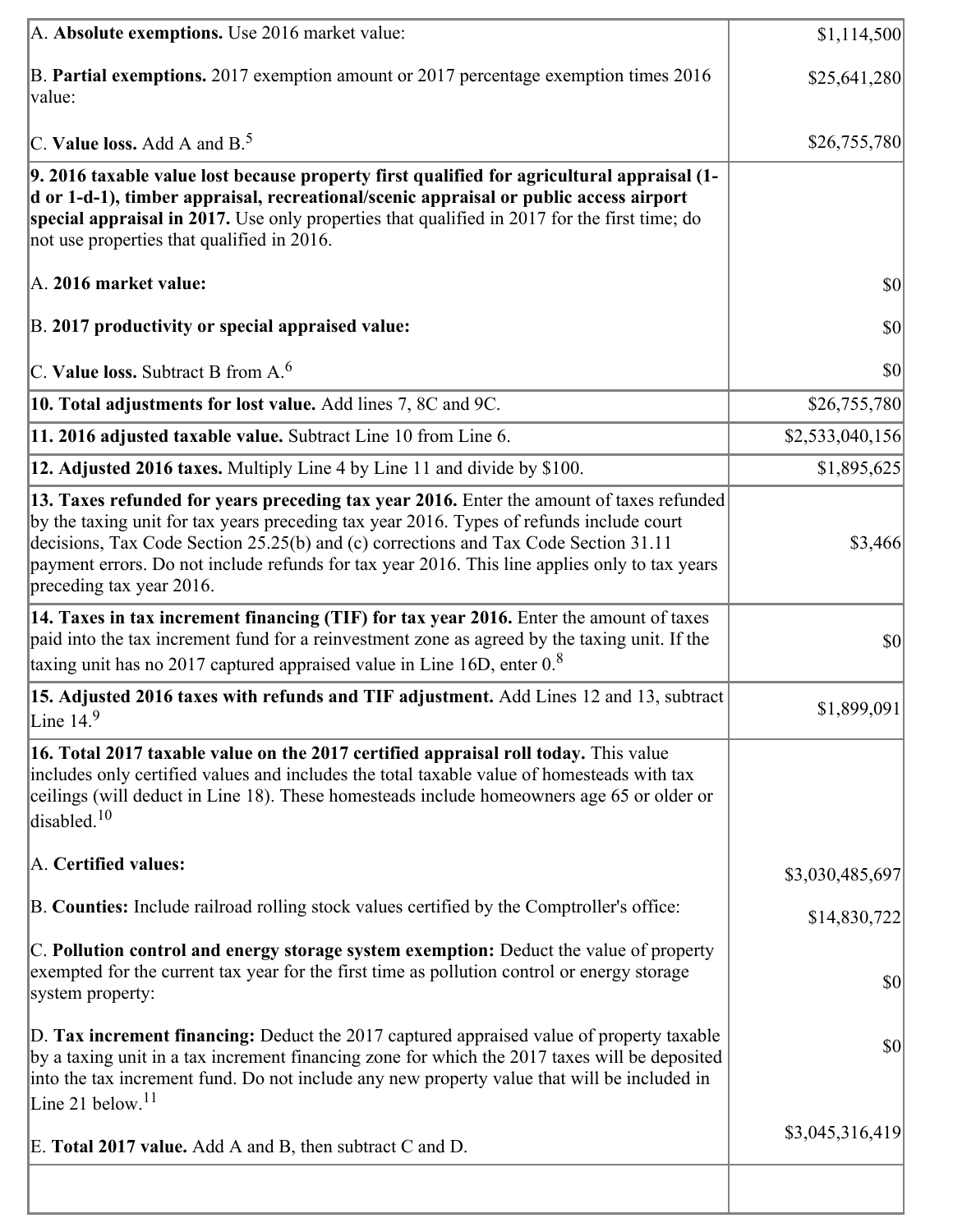| $ 17$ . Total value of properties under protest or not included on certified appraisal roll. <sup>12</sup>                                                                                                                                                                                                                                                                                                                                                                                                                                                                                                                                                         |                  |
|--------------------------------------------------------------------------------------------------------------------------------------------------------------------------------------------------------------------------------------------------------------------------------------------------------------------------------------------------------------------------------------------------------------------------------------------------------------------------------------------------------------------------------------------------------------------------------------------------------------------------------------------------------------------|------------------|
| $\vert$ A. 2017 taxable value of properties under protest. The chief appraiser certifies a list of<br>properties still under ARB protest. The list shows the appraisal district's value and the<br>taxpayer's claimed value, if any, or an estimate of the value if the taxpayer wins. For each of                                                                                                                                                                                                                                                                                                                                                                 | \$4,656,890      |
| the properties under protest, use the lowest of these values. Enter the total value. <sup>13</sup>                                                                                                                                                                                                                                                                                                                                                                                                                                                                                                                                                                 |                  |
| B. 2017 value of properties not under protest or included on certified appraisal roll.<br>The chief appraiser gives taxing units a list of those taxable properties that the chief<br>appraiser knows about, but are not included in the appraisal roll certification. These<br>properties also are not on the list of properties that are still under protest. On this list of<br>properties, the chief appraiser includes the market value, appraised value and exemptions for<br>the preceding year and a reasonable estimate of the market value, appraised value and<br>exemptions for the current year. Use the lower market, appraised or taxable value (as | $ 10\rangle$     |
| appropriate). Enter the total value. <sup>14</sup>                                                                                                                                                                                                                                                                                                                                                                                                                                                                                                                                                                                                                 | \$4,656,890      |
| C. Total value under protest or not certified. Add A and B.                                                                                                                                                                                                                                                                                                                                                                                                                                                                                                                                                                                                        |                  |
| 18. 2017 tax ceilings. Counties, cities and junior colleges enter 2017 total taxable value of<br>homesteads with tax ceilings. These include the homesteads of homeowners age 65 or older<br>or disabled. Other taxing units enter 0. If your taxing units adopted the tax ceiling provision<br>$\vert$ in 2016 or a prior year for homeowners age 65 or older or disabled, use this step. <sup>15</sup>                                                                                                                                                                                                                                                           | \$373,133,124    |
| 19. 2017 total taxable value. Add Lines 16E and 17C. Subtract Line 18.                                                                                                                                                                                                                                                                                                                                                                                                                                                                                                                                                                                             | \$2,676,840,185  |
| 20. Total 2017 taxable value of properties in territory annexed after Jan. 1, 2016.<br>Include both real and personal property. Enter the 2017 value of property in territory<br>$\alpha$ annexed. <sup>16</sup>                                                                                                                                                                                                                                                                                                                                                                                                                                                   | $ 10\rangle$     |
| 21. Total 2017 taxable value of new improvements and new personal property located<br>in new improvements. New means the item was not on the appraisal roll in 2016. An<br>improvement is a building, structure, fixture or fence erected on or affixed to land. New<br>additions to existing improvements may be included if the appraised value can be<br>determined. New personal property in a new improvement must have been brought into the<br>taxing unit after Jan. 1, 2016, and be located in a new improvement. New improvements do<br>include property on which a tax abatement agreement has expired for $2017$ . <sup>17</sup>                       | \$52,653,656     |
| 22. Total adjustments to the 2017 taxable value. Add Lines 20 and 21.                                                                                                                                                                                                                                                                                                                                                                                                                                                                                                                                                                                              | \$52,653,656     |
| 23. 2017 adjusted taxable value. Subtract Line 22 from Line 19.                                                                                                                                                                                                                                                                                                                                                                                                                                                                                                                                                                                                    | \$2,624,186,529  |
| 24. 2017 effective tax rate. Divide Line 15 by Line 23 and multiply by $$100$ . <sup>18</sup>                                                                                                                                                                                                                                                                                                                                                                                                                                                                                                                                                                      | \$0.072368/\$100 |
| <b>25. COUNTIES ONLY.</b> Add together the effective tax rates for each type of tax the county<br>levies. The total is the 2017 county effective tax rate. <sup>19</sup>                                                                                                                                                                                                                                                                                                                                                                                                                                                                                           | \$0.557202/\$100 |
|                                                                                                                                                                                                                                                                                                                                                                                                                                                                                                                                                                                                                                                                    |                  |

- <sup>1</sup>Tex. Tax Code Section 26.012(14) <sup>9</sup>Tex. Tax Code Section 26.012(13)
	-
- <sup>2</sup>Tex. Tax Code Section 26.012(14) <sup>10</sup>Tex. Tax Code Section 26.012<br><sup>3</sup>Tex. Tax Code Section 26.012(13) <sup>11</sup>Tex. Tax Code Section 26.03(c)
- $3$ Tex. Tax Code Section 26.012(13)<br> $4$ Tex. Tax Code Section 26.012(15) <sup>12</sup>Tex. Tax Code Section 26.01(c) and (d) <sup>13</sup>Tex. Tax Code Section 26.01(c)
- $5$ Tex. Tax Code Section 26.012(15)
- 
- 
- $7$ Tex. Tax Code Section 26.012(13)<br><sup>8</sup>Tex. Tax Code Section 26.03(c)
- <sup>6</sup>Tex. Tax Code Section 26.012(15) <sup>14</sup>Tex. Tax Code Section 26.01(d)<br><sup>7</sup>Tex. Tax Code Section 26.012(13) <sup>15</sup>Tex. Tax Code Section 26.012(6)
	- $16$ Tex. Tax Code Section 26.012(17)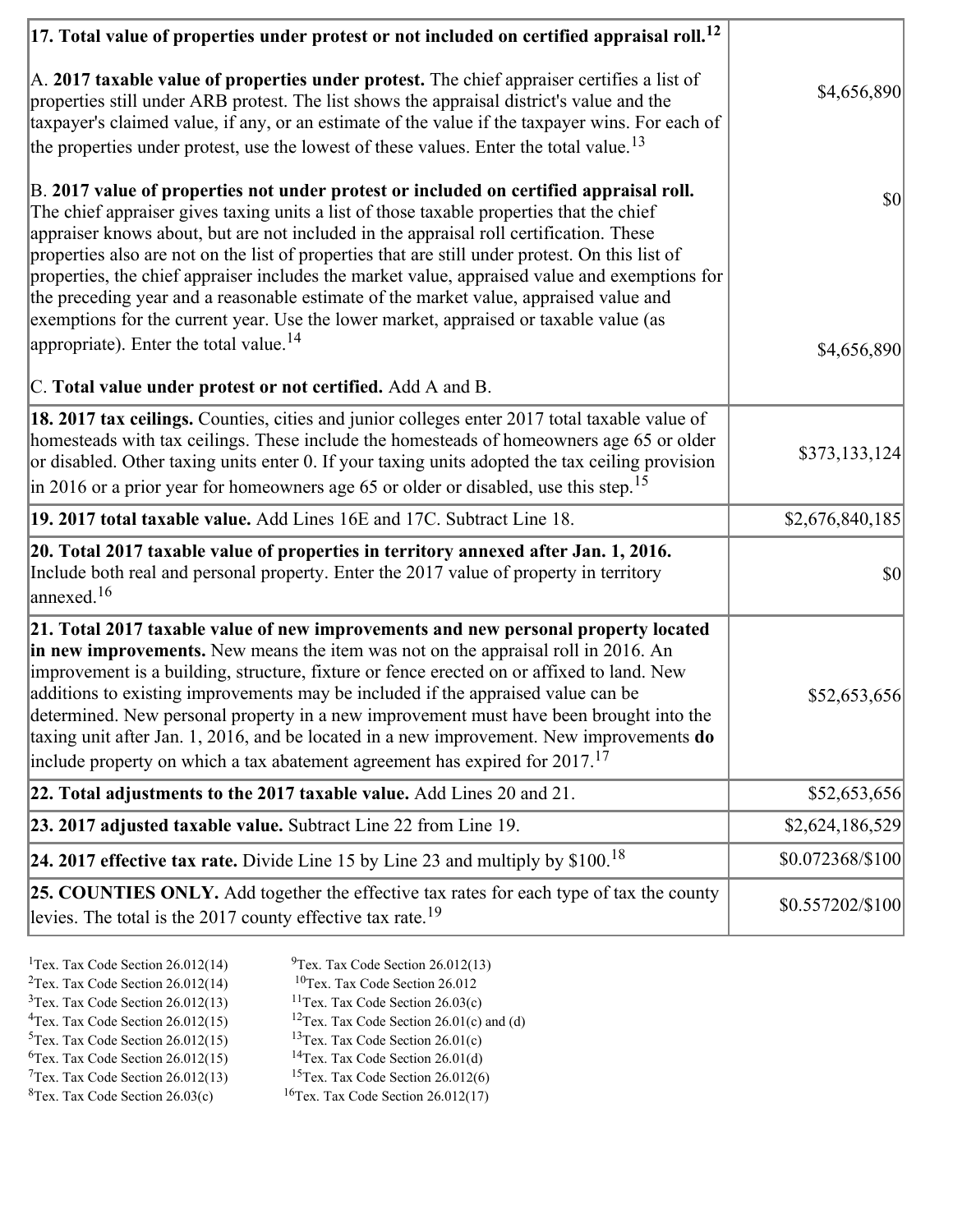# **SECTION 2: Rollback Tax Rate (Special Road & Bridge Fund)**

The rollback tax rate is split into two separate rates:

- 1. **Maintenance and Operations (M&O):** The M&O portion is the tax rate that is needed to raise the same amount of taxes that the taxing unit levied in the prior year plus eight percent. This rate accounts for such things as salaries, utilities and day-to-day operations.
- 2. **Debt:** The debt tax rate includes the debt service necessary to pay the taxing unit's debt payments in the coming year. This rate accounts for principal and interest on bonds and other debt secured by property tax revenue.

The rollback tax rate for a county is the sum of the rollback tax rates calculated for each type of tax the county levies. In most cases the rollback tax rate exceeds the effective tax rate, but occasionally decreases in a taxing unit's debt service will cause the effective tax rate to be higher than the rollback tax rate.

| <b>Rollback Tax Rate Activity</b>                                                                                                                                                                                                                                                                                                                                                                                                                                                                                                                                                                                                                                       | <b>Amount/Rate</b> |
|-------------------------------------------------------------------------------------------------------------------------------------------------------------------------------------------------------------------------------------------------------------------------------------------------------------------------------------------------------------------------------------------------------------------------------------------------------------------------------------------------------------------------------------------------------------------------------------------------------------------------------------------------------------------------|--------------------|
| 26. 2016 maintenance and operations ( $M&O$ ) tax rate.                                                                                                                                                                                                                                                                                                                                                                                                                                                                                                                                                                                                                 | \$0.074836/\$100   |
| 27. 2016 adjusted taxable value. Enter the amount from Line 11.                                                                                                                                                                                                                                                                                                                                                                                                                                                                                                                                                                                                         | \$2,533,040,156    |
| 28. 2016 M&O taxes.                                                                                                                                                                                                                                                                                                                                                                                                                                                                                                                                                                                                                                                     |                    |
| A. Multiply Line 26 by Line 27 and divide by \$100.                                                                                                                                                                                                                                                                                                                                                                                                                                                                                                                                                                                                                     | \$1,895,625        |
| B. Cities, counties and hospital districts with additional sales tax: Amount of additional<br>sales tax collected and spent on M&O expenses in 2016. Enter amount from full year's sales<br>tax revenue spent for M&O in 2016 fiscal year, if any. Other taxing units enter 0. Counties<br>exclude any amount that was spent for economic development grants from the amount of<br>sales tax spent.                                                                                                                                                                                                                                                                     | $ 10\rangle$       |
| C. Counties: Enter the amount for the state criminal justice mandate. If second or later year,<br>the amount is for increased cost above last year's amount. Other taxing units enter 0.                                                                                                                                                                                                                                                                                                                                                                                                                                                                                | $ 10\rangle$       |
| D. Transferring function: If discontinuing all of a department, function or activity and<br>transferring it to another taxing unit by written contract, enter the amount spent by the taxing<br>unit discontinuing the function in the 12 months preceding the month of this calculation. If<br>the taxing unit did not operate this function for this 12-month period, use the amount spent<br>in the last full fiscal year in which the taxing unit operated the function. The taxing unit<br>discontinuing the function will subtract this amount in H below. The taxing unit receiving<br>the function will add this amount in H below. Other taxing units enter 0. | $ 10\rangle$       |
| E. Taxes refunded for years preceding tax year 2016: Enter the amount of M&O taxes<br>refunded in the preceding year for taxes before that year. Types of refunds include court<br>decisions, Tax Code Section 25.25(b) and (c) corrections and Tax Code Section 31.11<br>payment errors. Do not include refunds for tax year 2016. This line applies only to tax years<br>preceding tax year 2016.                                                                                                                                                                                                                                                                     | \$3,466            |
| F. Enhanced indigent health care expenditures: Enter the increased amount for the<br>current year's enhanced indigent health care expenditures above the preceding tax year's<br>enhanced indigent health care expenditures, less any state assistance.                                                                                                                                                                                                                                                                                                                                                                                                                 | $ 10\rangle$       |
| G. Taxes in TIF: Enter the amount of taxes paid into the tax increment fund for a<br>reinvestment zone as agreed by the taxing unit. If the taxing unit has no 2017 captured<br>appraised value in Line 16D, enter 0.                                                                                                                                                                                                                                                                                                                                                                                                                                                   | $ 10\rangle$       |
| H. Adjusted M&O Taxes. Add A, B, C, E and F. For taxing unit with D, subtract if<br>discontinuing function and add if receiving function. Subtract G.                                                                                                                                                                                                                                                                                                                                                                                                                                                                                                                   | \$1,899,091        |
| 29. 2017 adjusted taxable value. Enter Line 23 from the Effective Tax Rate Worksheet.                                                                                                                                                                                                                                                                                                                                                                                                                                                                                                                                                                                   | \$2,624,186,529    |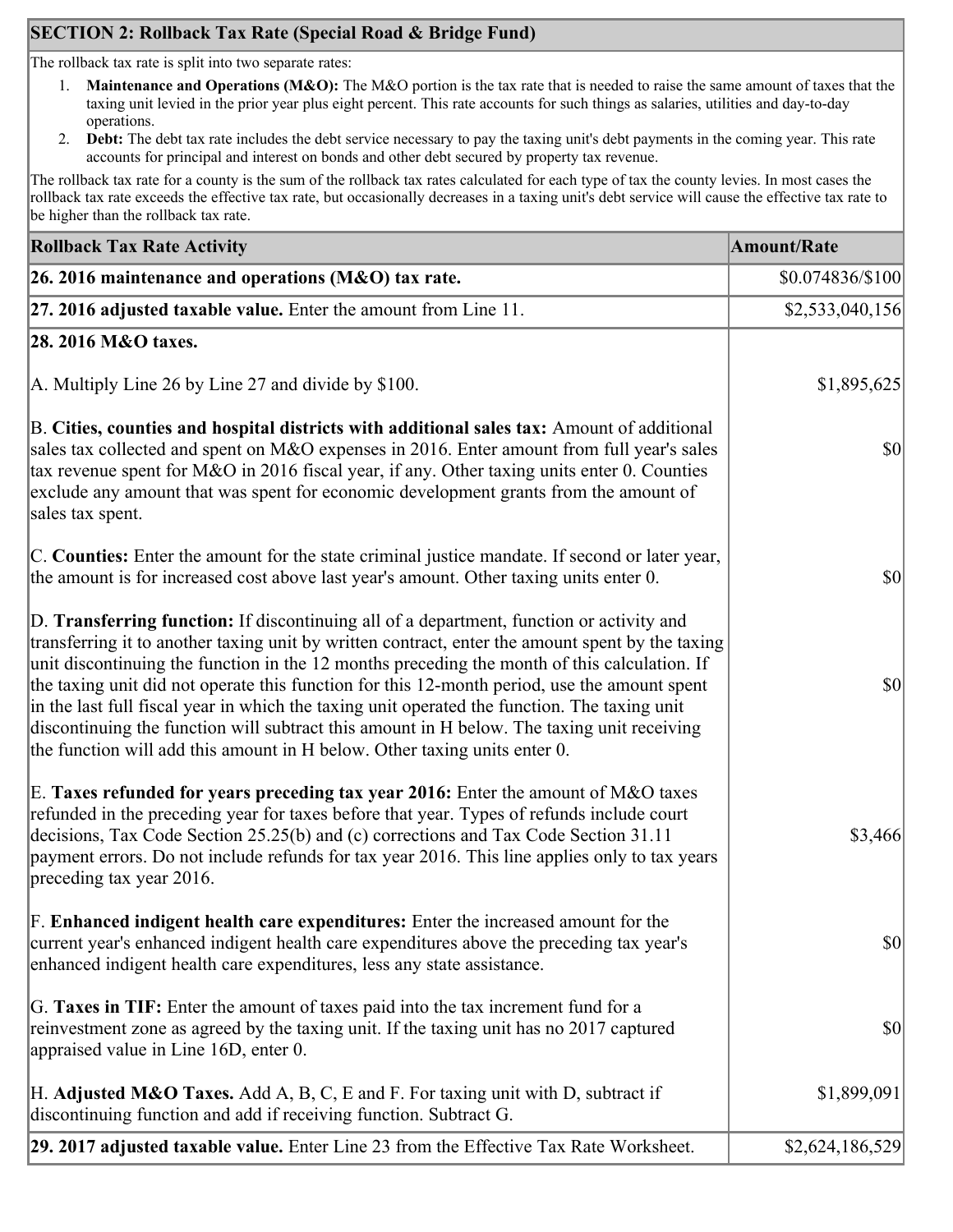| 30. 2017 effective maintenance and operations rate. Divide Line 28H by Line 29 and<br>multiply by \$100.                                                                                                                                                                                                                                                                                      | \$0.072368/\$100              |
|-----------------------------------------------------------------------------------------------------------------------------------------------------------------------------------------------------------------------------------------------------------------------------------------------------------------------------------------------------------------------------------------------|-------------------------------|
| $31.2017$ rollback maintenance and operation rate. Multiply Line 30 by 1.08.                                                                                                                                                                                                                                                                                                                  | \$0.078157/\$100              |
| 32. Total 2017 debt to be paid with property taxes and additional sales tax revenue.<br>Debt means the interest and principal that will be paid on debts that:<br>$(1)$ are paid by property taxes,<br>$(2)$ are secured by property taxes,<br>$(3)$ are scheduled for payment over a period longer than one year and<br>$(4)$ are not classified in the taxing unit's budget as M&O expenses |                               |
| A. Debt also includes contractual payments to other taxing units that have incurred debts on<br>behalf of this taxing unit, if those debts meet the four conditions above. Include only<br>amounts that will be paid from property tax revenue. Do not include appraisal district budget<br>payments. Enter debt amount.                                                                      | $ 10\rangle$                  |
| B. Subtract <b>unencumbered fund amount</b> used to reduce total debt.                                                                                                                                                                                                                                                                                                                        | $ 10\rangle$                  |
| C. Subtract <b>amount paid</b> from other resources.                                                                                                                                                                                                                                                                                                                                          |                               |
| D. Adjusted debt. Subtract B and C from A.                                                                                                                                                                                                                                                                                                                                                    | $ 10\rangle$                  |
|                                                                                                                                                                                                                                                                                                                                                                                               | $ 10\rangle$                  |
| 33. Certified 2016 excess debt collections. Enter the amount certified by the collector.                                                                                                                                                                                                                                                                                                      | $ 10\rangle$                  |
| 34. Adjusted 2017 debt. Subtract Line 33 from Line 32D.                                                                                                                                                                                                                                                                                                                                       | \$0                           |
| 35. Certified 2017 anticipated collection rate. Enter the rate certified by the collector. If<br>the rate is 100 percent or greater, enter 100 percent.                                                                                                                                                                                                                                       | 100.00%                       |
| 36. 2017 debt adjusted for collections. Divide Line 34 by Line 35                                                                                                                                                                                                                                                                                                                             | $ 10\rangle$                  |
| <b>37. 2017 total taxable value.</b> Enter the amount on Line 19.                                                                                                                                                                                                                                                                                                                             | \$2,676,840,185               |
| <b>38. 2017 debt tax rate.</b> Divide Line 36 by Line 37 and multiply by \$100.                                                                                                                                                                                                                                                                                                               | \$0/\$100                     |
| 39. 2017 rollback tax rate. Add Lines 31 and 38.                                                                                                                                                                                                                                                                                                                                              | \$0.078157/\$100              |
| 40. COUNTIES ONLY. Add together the rollback tax rates for each type of tax the county<br>levies. The total is the 2017 county rollback tax rate.                                                                                                                                                                                                                                             | $$0.602052\allowbreak/\$100]$ |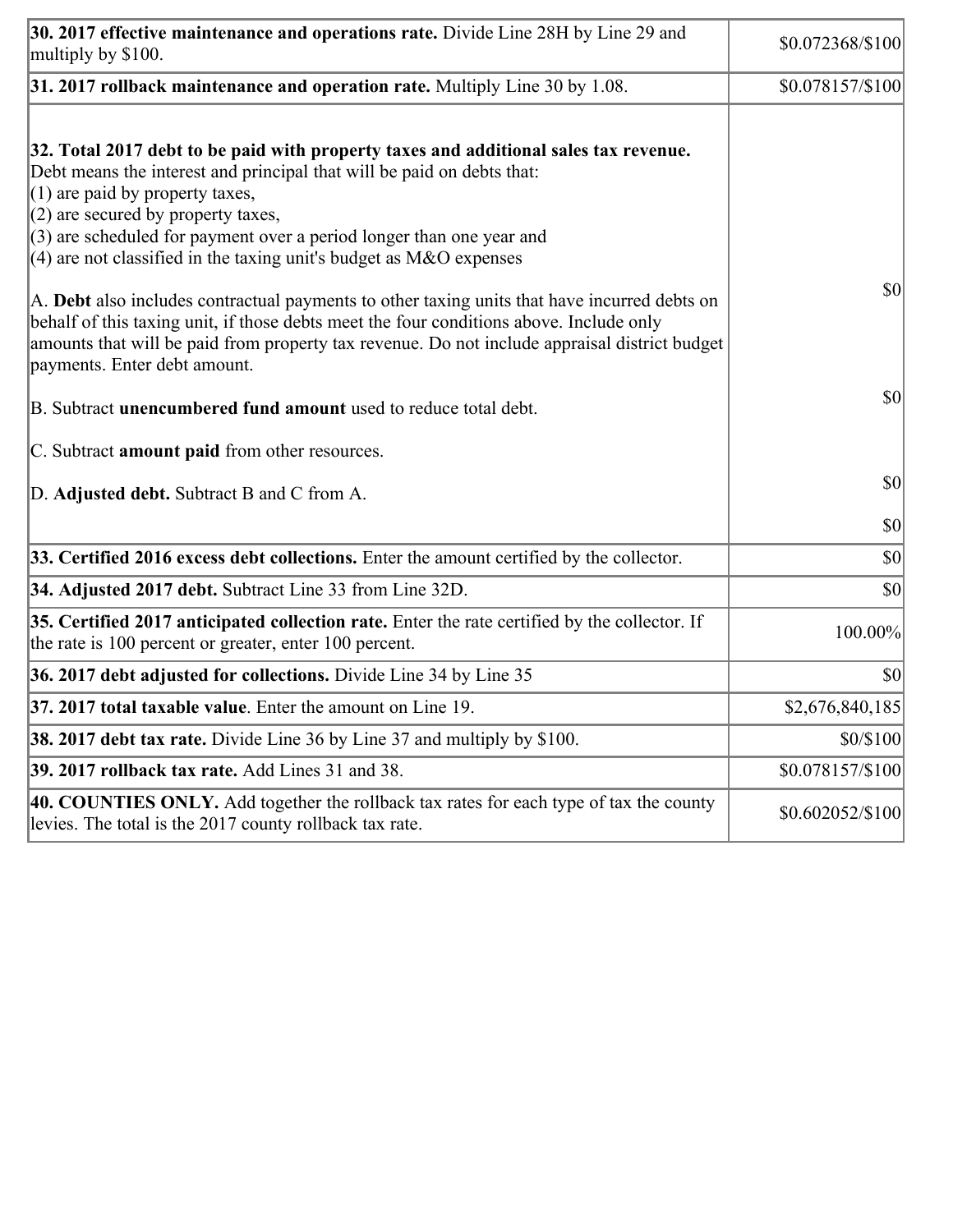## **SECTION 3: Additional Sales Tax to Reduce Property Taxes**

Cities, counties and hospital districts may levy a sales tax specifically to reduce property taxes. Local voters by election must approve imposing or abolishing the additional sales tax. If approved, the taxing unit must reduce its effective and rollback tax rates to offset the expected sales tax revenue.

This section should only be completed by a county, city or hospital district that is required to adjust its effective tax rate and/or rollback tax rate because it adopted the additional sales tax.

| <b>Activity</b>                                                                                                                                                                                                                                                                                                                                                                                                    | <b>Amount/Rate</b>            |
|--------------------------------------------------------------------------------------------------------------------------------------------------------------------------------------------------------------------------------------------------------------------------------------------------------------------------------------------------------------------------------------------------------------------|-------------------------------|
| 41. Taxable Sales. For taxing units that adopted the sales tax in November 2016 or May<br>[2017, enter the Comptroller's estimate of taxable sales for the previous four quarters. <sup>20</sup><br>Taxing units that adopted the sales tax before November 2016, skip this line.                                                                                                                                  | \$0                           |
| 42. Estimated sales tax revenue. Counties exclude any amount that is or will be spent for<br>economic development grants from the amount of estimated sales tax revenue. <sup>21</sup> Taxing<br>units that adopted the sales tax in November 2016 or in May 2017.<br>Multiply the amount on Line 41 by the sales tax rate (.01, .005 or .0025, as applicable) and<br>multiply the result by $.95^{22}$<br> - or - | \$0                           |
| Taxing units that adopted the sales tax before November 2016.<br>Enter the sales tax revenue for the previous four quarters. Do not multiply by .95.                                                                                                                                                                                                                                                               |                               |
| 43. 2017 total taxable value. Enter the amount from Line 37 of the Rollback Tax Rate<br>Worksheet.                                                                                                                                                                                                                                                                                                                 | \$2,676,840,185               |
| <b>44. Sales tax adjustment rate.</b> Divide Line 42 by Line 43 and multiply by \$100.                                                                                                                                                                                                                                                                                                                             | \$0/\$100                     |
| 45. 2017 effective tax rate, unadjusted for sales tax. <sup>23</sup> Enter the rate from Line 24 or 25,<br>as applicable, on the Effective Tax Rate Worksheet.                                                                                                                                                                                                                                                     | \$0.557202/\$100              |
| 46. 2017 effective tax rate, adjusted for sales tax. Taxing units that adopted the sales tax in<br>November 2016 or in May 2017. Subtract Line 44 from Line 45. Skip to Line 47 if you<br>adopted the additional sales tax before November 2016.                                                                                                                                                                   | \$0.557202/\$100              |
| 47. 2017 rollback tax rate, unadjusted for sales tax. <sup>24</sup> Enter the rate from Line 39 or 40,<br>as applicable, of the Rollback Tax Rate Worksheet.                                                                                                                                                                                                                                                       | \$0.602052/\$100              |
| $ 48.2017$ rollback tax rate, adjusted for sales tax. Subtract Line 44 from Line 47.                                                                                                                                                                                                                                                                                                                               | $$0.602052\allowbreak/\$100]$ |

<sup>17</sup>Tex. Tax Code Section  $26.012(17)$ 

<sup>18</sup>Tex. Tax Code Section 26.04(c)

<sup>19</sup>Tex. Tax Code Section 26.04(d)  ${}^{20}$ Tex. Tax Code Section 26.041(d)

<sup>21</sup>Tex. Tax Code Section  $26.041(i)$ 

 $22$ Tex. Tax Code Section 26.041(d)

<sup>23</sup>Tex. Tax Code Section 26.04(c)

 $24$ Tex. Tax Code Section 26.04(c)